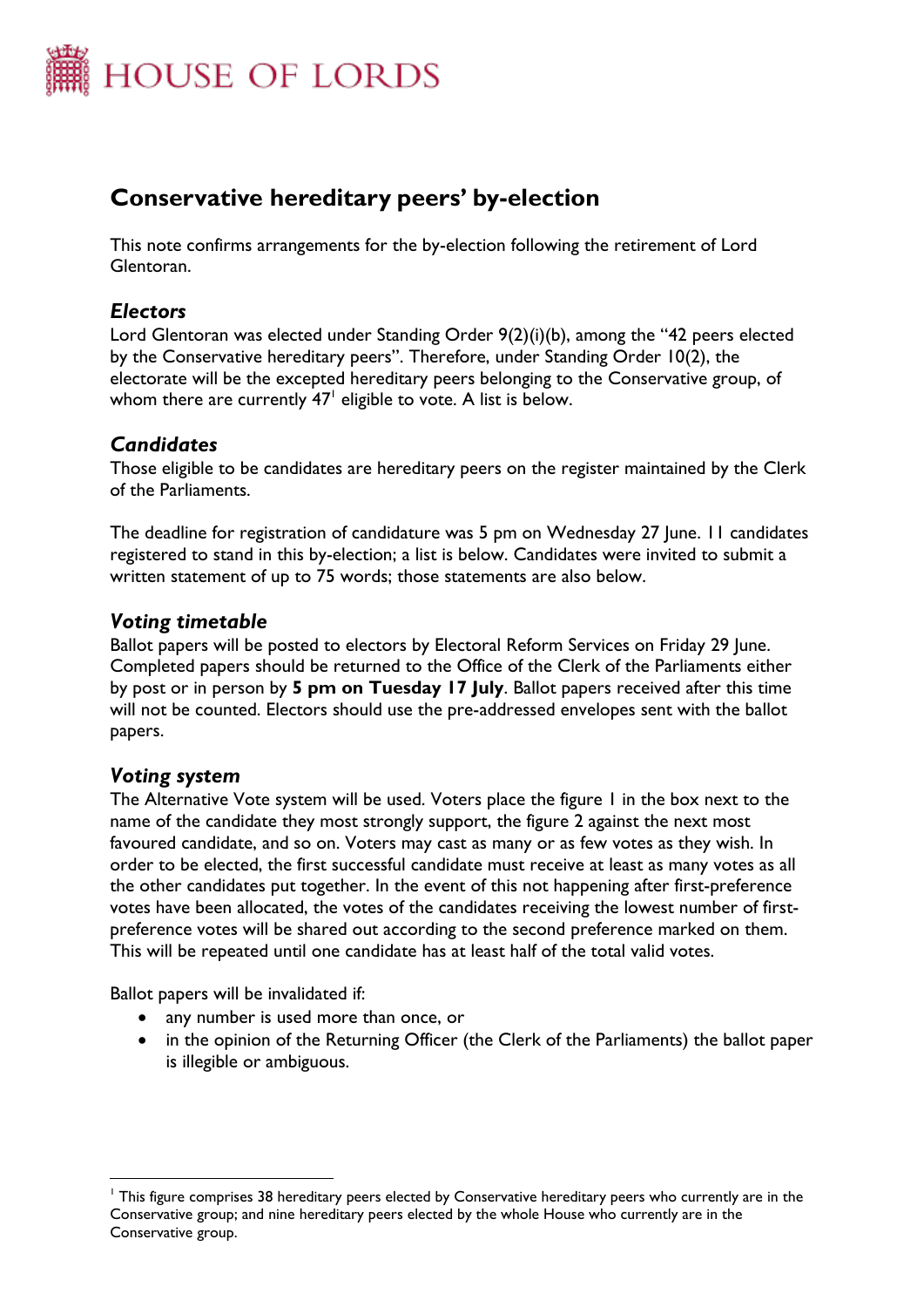## *Results*

The count will be conducted by Electoral Reform Services.

The result will be announced in the House of Lords chamber by the Clerk of the Parliaments at a convenient moment (likely to be after oral questions) on Wednesday 18 July 2018.

The full results, including the number of first-preference votes cast for each candidate and the position after each transfer of votes, will be available in the Printed Paper Office and the Library soon after the announcement by the Clerk of the Parliaments. The results will also be published online at [www.parliament.uk](http://www.parliament.uk/)

29 June 2018 ED OLLARD *Clerk of the Parliaments*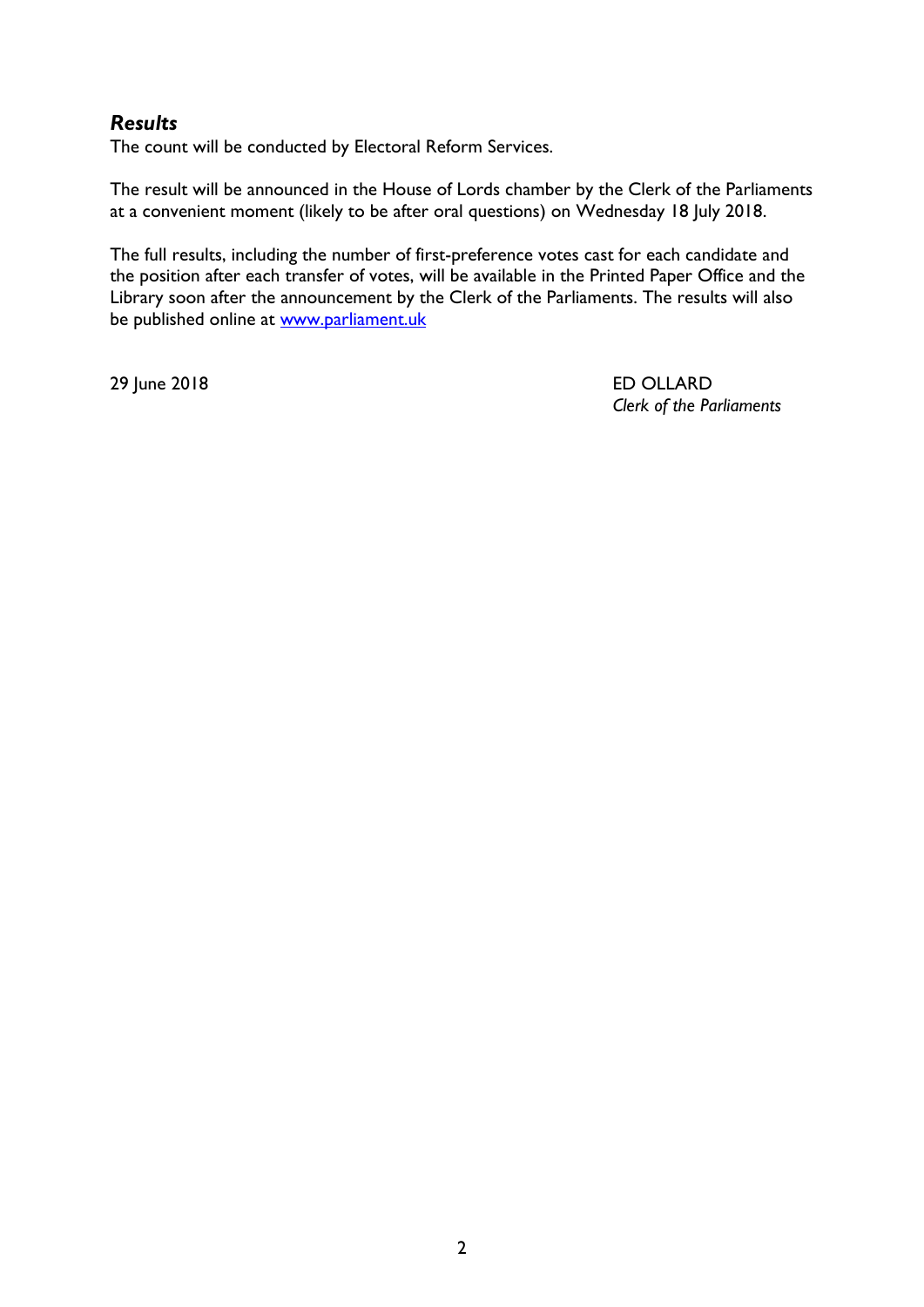#### **List of electors**

*Elected by a party or group and sitting as Conservative peers:*

| Lindsay, E.           |  |
|-----------------------|--|
| Liverpool, E.         |  |
| Lucas, L.             |  |
| Mancroft, L.          |  |
| Montrose, D.          |  |
| Moynihan, L.          |  |
| Northbrook, L.        |  |
| Ridley, V.            |  |
| Rotherwick, L.        |  |
| Selborne, E.          |  |
| Selsdon, L.           |  |
| Shrewsbury, E.        |  |
| Strathclyde, L.       |  |
| Swinfen, L.           |  |
| Trefgarne, L.         |  |
| Trenchard, V.         |  |
| Wellington, D.        |  |
| Younger of Leckie, V. |  |
|                       |  |

*Elected by the whole House and sitting as Conservative peers:*

Borwick, L. Brougham and Vaux, L. Colgrain, L. Colwyn, L. Eccles, V. Elton, L. Geddes, L. Skelmersdale, L. Ullswater, V.

#### **List of candidates**

Abergavenny, M Ashcombe, L Bethell, L Biddulph, L De La Warr, E Mountgarret, V Napier and Ettrick, L Reay, L Rowallan, L Stockton, E Windlesham, L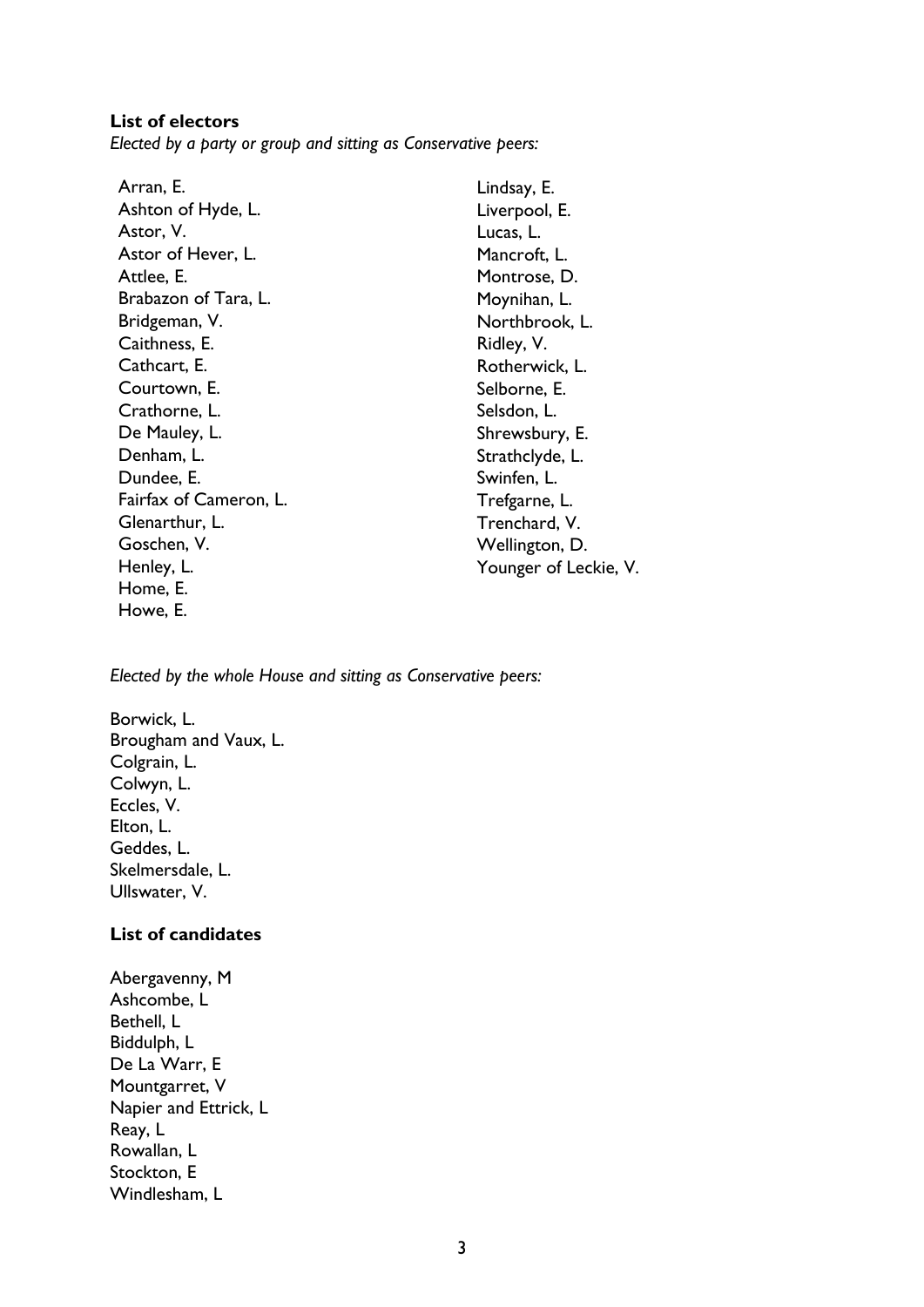### **Candidature statements**

#### **Abergavenny, M.**

An outsider to Westminster politics – excluding two terms as local councillor and National Chairman of the Conservative Rural Forum – I offer you experience in real-world businesses, charities, urban and rural regeneration and bridging the gap between town and country.

The purchase and ongoing redevelopment of half of The Pantiles has followed 30+ years hands-on experience of UK rural diversification, regeneration and job creation, preceded by a 15 year international business career.

#### **Ashcombe, L.**

Trained as a civil engineer, my career has been in the insurance industry. I currently manage the North American division of Marsh's energy specialty. I have the time, energy and deep commitment to be a very regular attender and contributor and have attended ACP meetings assiduously for three years. I live in London and Hampshire, am married with two sons, race on the Solent, garden enthusiastically and have experience of fundraising.

#### **Bethell, L.**

Three reasons. I believe in the institution of the House of Lords. As a loyal Conservative, I want to fully support our leader. And I want to serve my country at this difficult time in our history. With the full and complete sale of my communications company, I will have left my professional life in PR and have the time and resources to fulfil an energetic role in the legislature.

#### **Biddulph, L.**

Always happy to serve.

#### **De La Warr, E.**

In the event of election I would be a committed and active member standing as a Conservative Peer whilst respecting the independent tradition of the House of Lords. I have nearly 50 years' experience in the city. Apart from farming and forestry I have experience in education and the health service. I am a Deputy Lieutenant of East Sussex and am President of Bowles Rock Trust and was Joint President of Sussex Youth Clubs.

#### **Napier and Ettrick, L.**

As a keen social reformer, I have an understanding of navigating life with a disability and I support charities who work with hearing impaired children. I would like to use my life skills and experience of succeeding with a disability for the benefit of the House. I believe that a more representative House is a stronger House, both in terms of quality of debate but also, in relation to public perception. Regular and diligent attendee.

#### **Reay, Lord.**

My career over the past 30 years has been forged in the financial services sector both in London and New York at blue chip investment banks and boutique corporate finance firms with a focus on advising UK and international businesses.

Based both in London and Lancashire, I am a board member of three technology companies.

**Rowallan, L.** Born 1947 Married